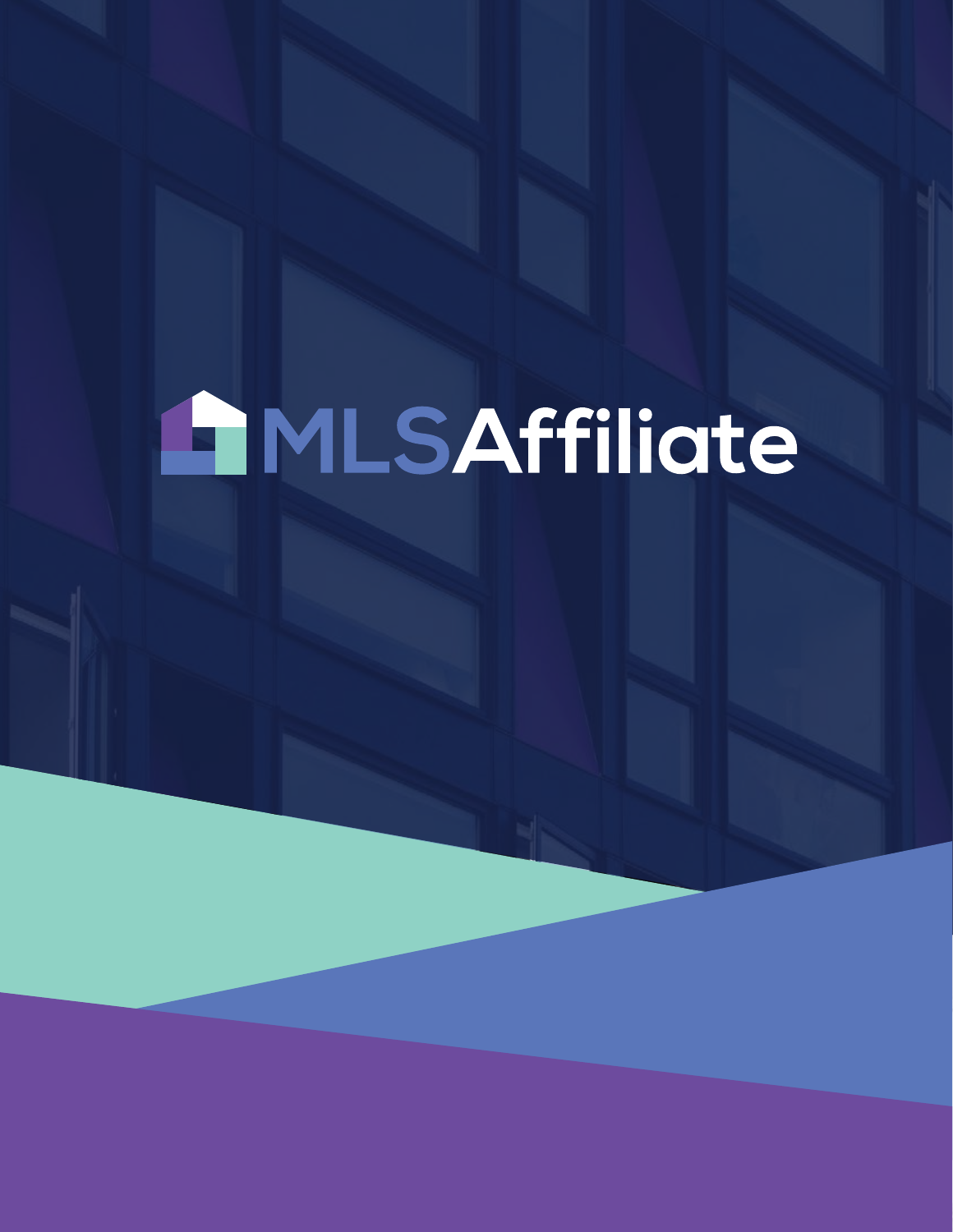# **About MLS Affiliate**

Members of the real estate community have always been at the core of the way My State MLS does business. That's why My State MLS has partnered with MLS Affiliate, Inc. This partnership will reward real estate professionals for what they're already doing: using the best tools for their business and recommending those tools to their colleagues.

MLS Affiliate shares revenue with its members by rewarding them with direct payments for referring real estate products and services to their network. Influential members of the real estate community have a unique opportunity to share revenue with MLS Affiliate, Inc. and its partners through this referral program.

Affiliates are paid when they refer qualified members who purchase MLS and other services from My State MLS. Affiliates receive referral fees for their direct sales, as well as for sales made by affiliates who join the program under them.

#### **To learn more, visit www.mlsaffiliate.com.**

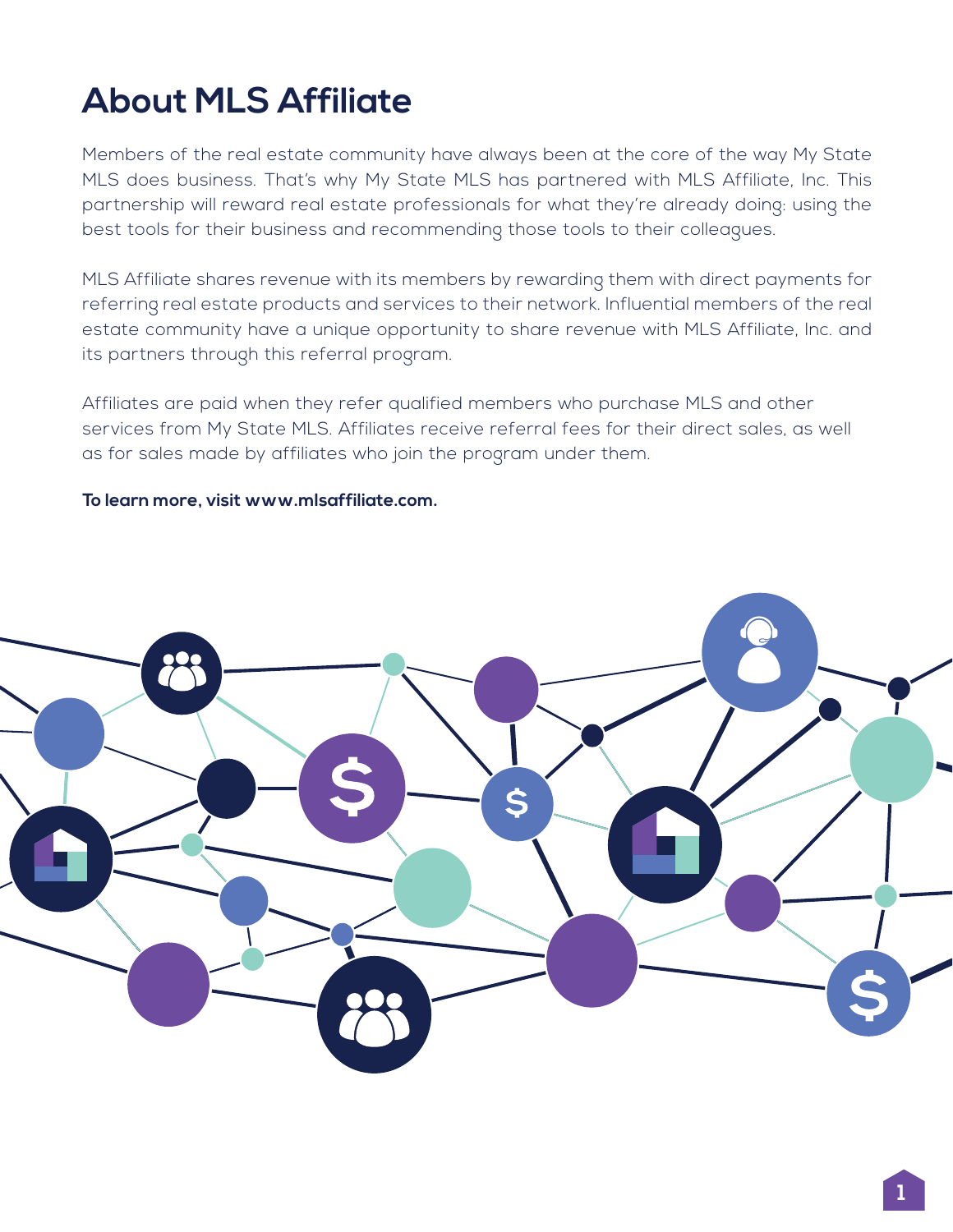

## **About My State MLS**

My State MLS is a Nationwide Multiple Listing Service that allows you to list property anywhere you are licensed in the United States. With members in every state, My State MLS is poised to be the national database for the real estate industry. There is no need to join a board and there are no fines. The software is simple and intuitive; entering and searching listings is easy. Even better, My State MLS is full of features that many real estate agents pay extra for, such as CMA creation, CRM tools, social media sharing, education and advice, and much more.

**For more information, visit www.mystatemls.com.**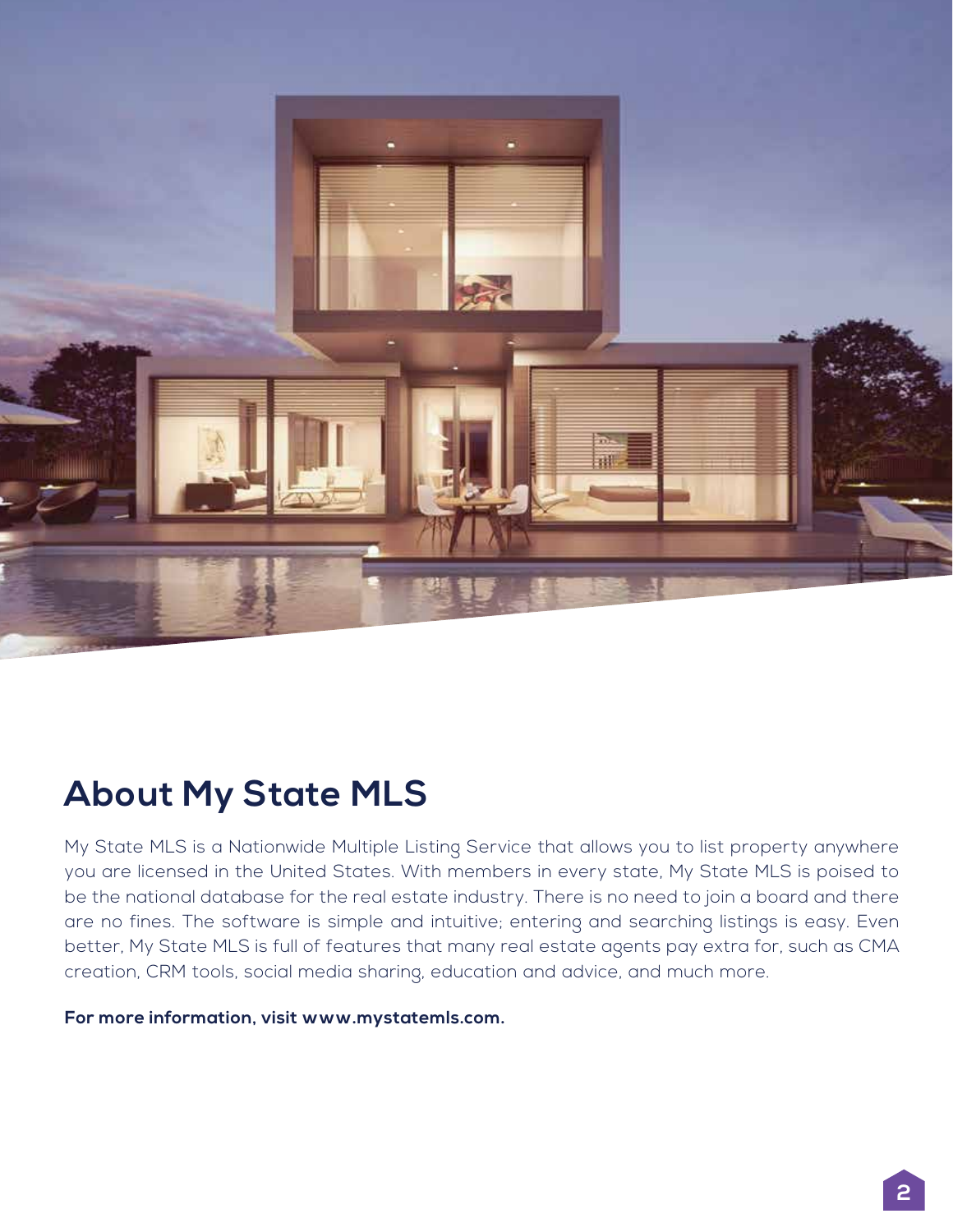

## **Commission Structure: Direct Sale Monthly Membership**

| <b>Product</b>                       | <b>Month 1 Quick Start Bonus</b> | Month 2 and Beyond Payout Amount |  |
|--------------------------------------|----------------------------------|----------------------------------|--|
| Generation 1 Sale Monthly Membership | 40%                              | 20%                              |  |
| Generation 2 Sale Monthly Membership | <b>NA</b>                        | 10%                              |  |
| Generation 3 Sale Monthly Membership | <b>NA</b>                        | 5%                               |  |
| Generation 4 Sale Monthly Membership | <b>NA</b>                        | 3%                               |  |
| Generation 5 Sale Monthly Membership | <b>NA</b>                        | 1%                               |  |
| Generation 6 Sale Monthly Membership | NА                               | 1%                               |  |

## **Commission Structure: Direct Sale Yearly Membership**

| <b>Product</b>                      | Month <sub>2</sub><br><b>Payout Amount</b> | <b>Month 3-12</b><br><b>Payout Amount</b> | <b>Payout Year 2</b><br>(If Renewed) |
|-------------------------------------|--------------------------------------------|-------------------------------------------|--------------------------------------|
| Generation 1 Sale Yearly Membership | 20%                                        | <b>NA</b>                                 | 20%                                  |
| Generation 2 Sale Yearly Membership | 10%                                        | <b>NA</b>                                 | 10%                                  |
| Generation 3 Sale Yearly Membership | 5%                                         | <b>NA</b>                                 | 5%                                   |
| Generation 4 Sale Yearly Membership | 3%                                         | <b>NA</b>                                 | 3%                                   |
| Generation 5 Sale Yearly Membership | 1%                                         | <b>NA</b>                                 | 1%                                   |
| Generation 6 Sale Yearly Membership | 1%                                         | NА                                        | 1%                                   |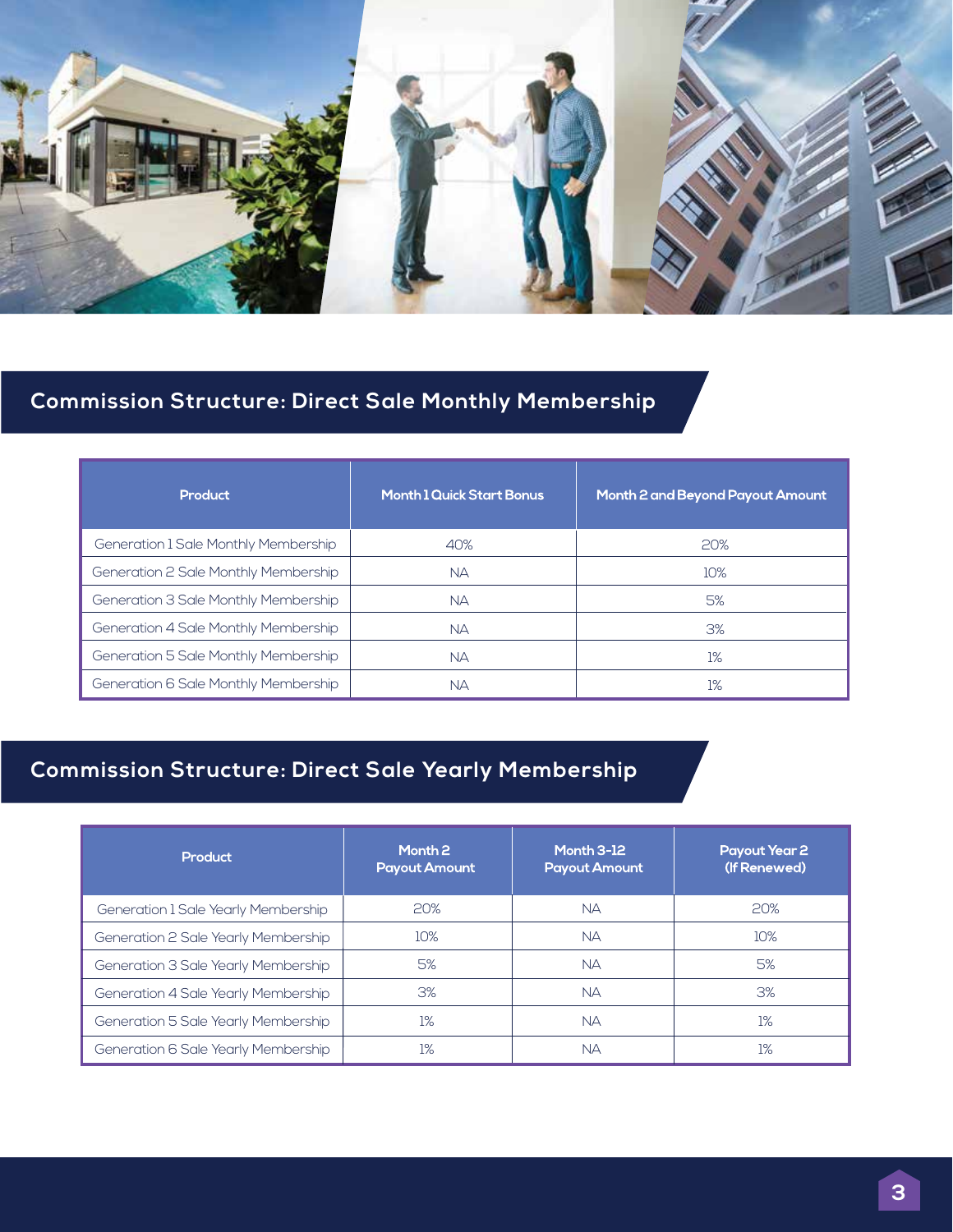# **STARTER | GENERATION 1**

#### **Requirements**

- Administrative Fee has been paid in last 31 days
- 1 Personally Sponsored Affiliate

#### **Rewards**

- Quick Start Bonus
- Monthly Generation 1 Commission

**Commission structure as follows: Monthly Memberships, Yearly Memberships, and Monthly Office** • Generation 1: 20%

## **BRONZE | GENERATION 2**

#### **Requirements**

- Administrative Fee has been paid in last 31 days
- 5 Personally Sponsored Affiliates or Customers\*

#### **Rewards**

- Quick Start Bonus
- Monthly Generation 1-2 Commissions

#### **Commission structure as follows: Monthly Memberships, Yearly Memberships, and Monthly Office**

- Generation 1: 20%
- Generation 2: 10%

## **SILVER | GENERATION 3**

#### **Requirements**

- Administrative Fee has been paid in last 31 days
- 10 Personally Sponsored Affiliates or Customers\*

#### **Rewards**

- Quick Start Bonus
- Monthly Generation 1-3 Commissions

**Commission structure as follows: Monthly Memberships, Yearly Memberships, and Monthly Office**

- Generation 1: 20%
- Generation 2: 10%
- Generation 3: 5%

\*One must be a Personally Sponsored Affiliate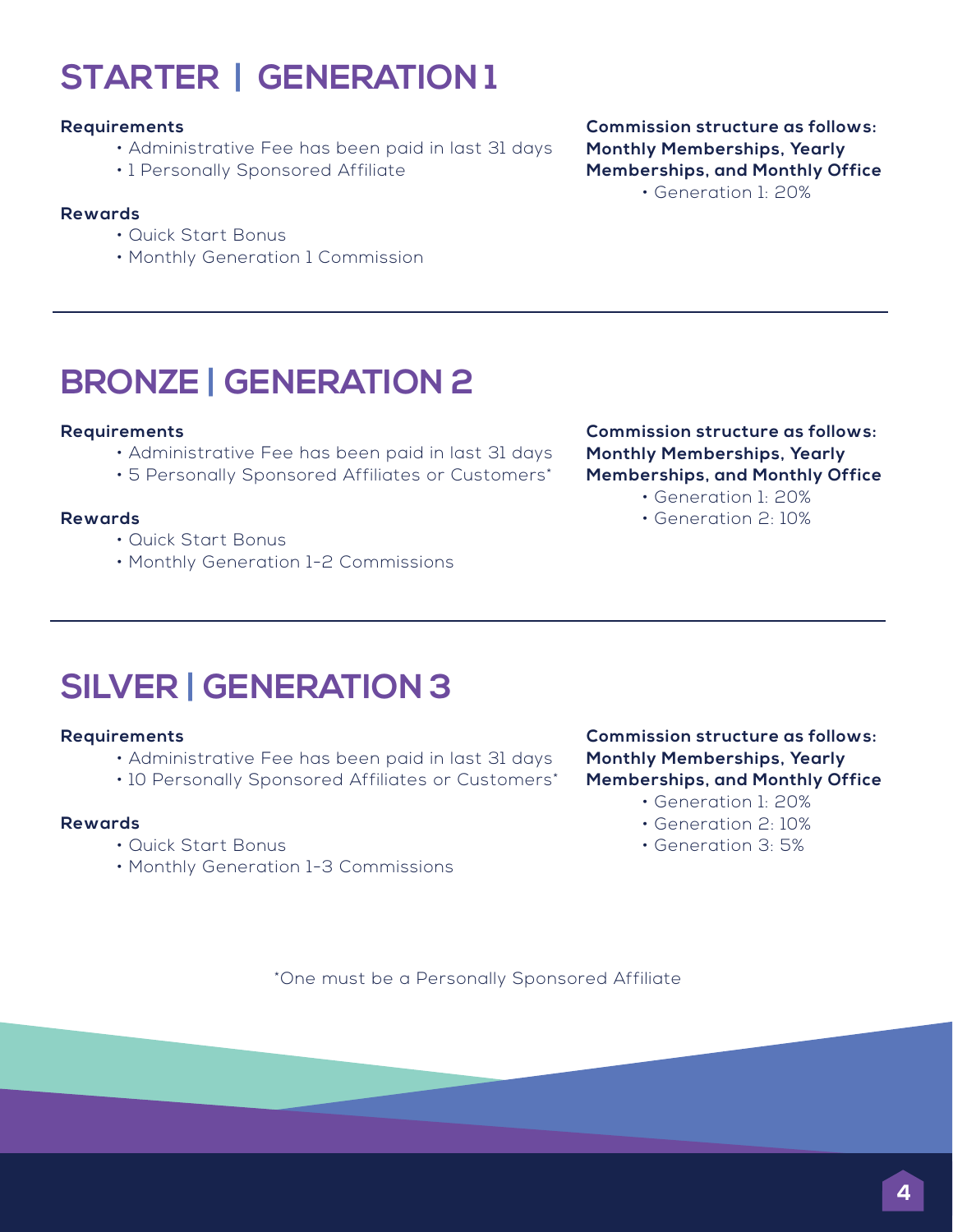## **GOLD | GENERATION 4**

#### **Requirements**

- Administrative Fee has been paid in last 31 days
- 15 Personally Sponsored Affiliates or Customers\*

#### **Rewards**

- Quick Start Bonus
- Monthly Generation 1-4 Commissions

**Commission structure as follows: Monthly Memberships, Yearly Memberships, and Monthly Office**

- Generation 1: 20%
- Generation 2: 10%
- Generation 3: 5%
- Generation 4: 3%

## **PLATINUM | GENERATION 5**

#### **Requirements**

- Administrative Fee Waived
- 20 Personally Sponsored Affiliates or Customers\*

#### **Rewards**

- Quick Start Bonus
- Monthly Generation 1-5 Commissions

#### **Commission structure as follows: Monthly Memberships, Yearly Memberships, and Monthly Office**

- Generation 1: 20%
- Generation 2: 10%
- Generation 3: 5%
- Generation 4: 3%
- Generation 5: 1%

## **DIAMOND | GENERATION 6**

#### **Requirements**

- Administrative Fee Waived
- 25 Personally Sponsored Affiliates or Customers\*

#### **Rewards**

- Quick Start Bonus
- Monthly Generation 1-6 Commissions

**Commission structure as follows: Monthly Memberships, Yearly Memberships, and Monthly Office**

- Generation 1: 20%
- Generation 2: 10%
- Generation 3: 5%
- Generation 4: 3%
- Generation 5: 1%
- Generation 6: 1%

\*One must be a Personally Sponsored Affiliate